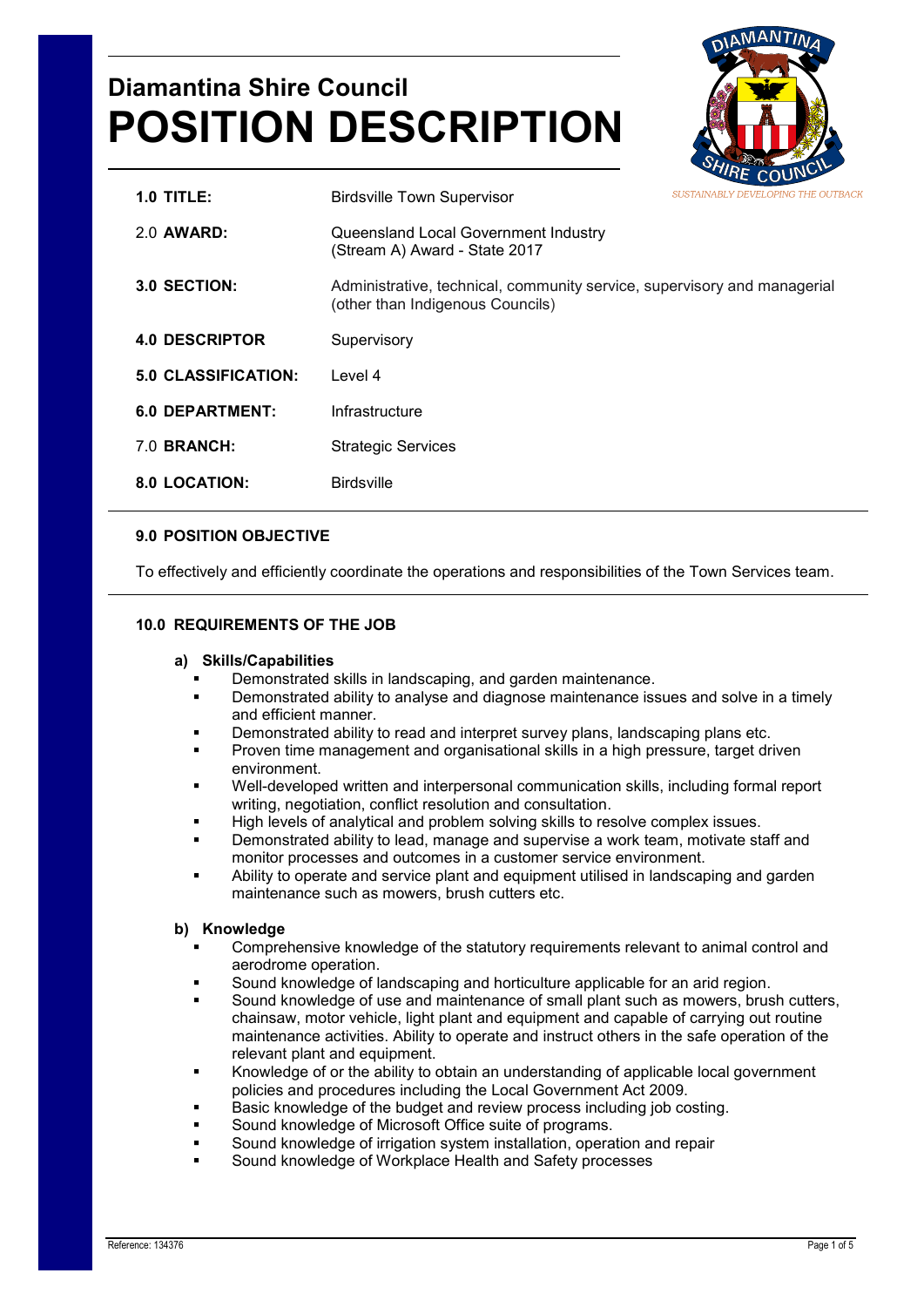#### **c) Experience and/or qualifications**

- Minimum 5 years' previous experience in parks and gardens.
- Demonstrated experience in a supervisory role
- **EXperience in the use and maintenance of plant and machinery**
- Current Manual MR class licence.
- Work safety in construction industry CPCCOHS1001A (White Card)
- Traffic Controller Level 1
- Firearms Licence or ability to obtain
- Blue Card (Working with Children)
- Desirable; Competencies in Skid Steer would be
- Desirable; Formal qualifications in horticulture/landscaping would be.
- Desirable; Aviation Security Identification Card or willingness to obtain
- Desirable; Forklift High Risk Licence
- Desirable; Airport Reporting Officer
- Desirable; Traffic Controller Level 1 Licence

#### **d) Vaccinations required**

- Hepatitis A
- Hepatitis B
- Hepatitis C

## **11.0 KEY RESPONSIBILITIES OF THE POSITION**

- 1) Coordinate and undertake maintenance and construction work in accordance with industry standards including:
	- Plant and tree maintenance;
	- Grounds maintenance;
	- Installation and maintenance of watering systems;
	- Turf care;
	- Weed control;
	- Mowing operations;
	- Manage waste and landfill site;
- 2) Prepare planned maintenance schedules, set the priorities and monitor the workflows to ensure the maintenance and cleaning of council facilities are completed in a safe, efficient, effective and workmanlike manner.
- 3) Assist in the preparation and monitoring of the town services budgets.
- 4) Supervise the provision of waste services in the town including kerb side collection and tip maintenance.
- 5) Carry out Airport Reporting Officer duties in accordance with CASA requirements and ensure maintenance issues are dealt with in a timely and efficient manner.
- 6) Coordinate the implementation of all animal control policies and procedures in accordance with legislative requirements.
- 7) Undertake routine inspection and maintenance of reticulated water and waste infrastructure to ensure its continuous operation.
- 8) Motivate staff and monitor processes and outcomes ensuring great customer service.
- 9) Participate in Councils staff performance management processes.
- 10) Provide technical advice and reports to management on matters relating to this position.
- 11) Ensure administration tasks are completed and records are maintained as required in accordance with Council's policies.
- 12) Be available for on-call duties.
- 13) Provide excellent customer service to external customers and internal customers within Council.
- 14) Effectively lead the parks and gardens team and be a cooperative member of Council's workforce.
- 15) Ensure that Councils Workplace Bullying and Harassment Policy, Workplace Health and Safety Policy is upheld and all operations are carried out in accordance with this policy
- 16) Perform other Council work as directed

#### **Workplace Health and Safety Responsibilities**

1) Undertake the responsibilities relevant to the position as specified in Schedule 1 – WH&S Obligation and Responsibility Statement as amended from time to time.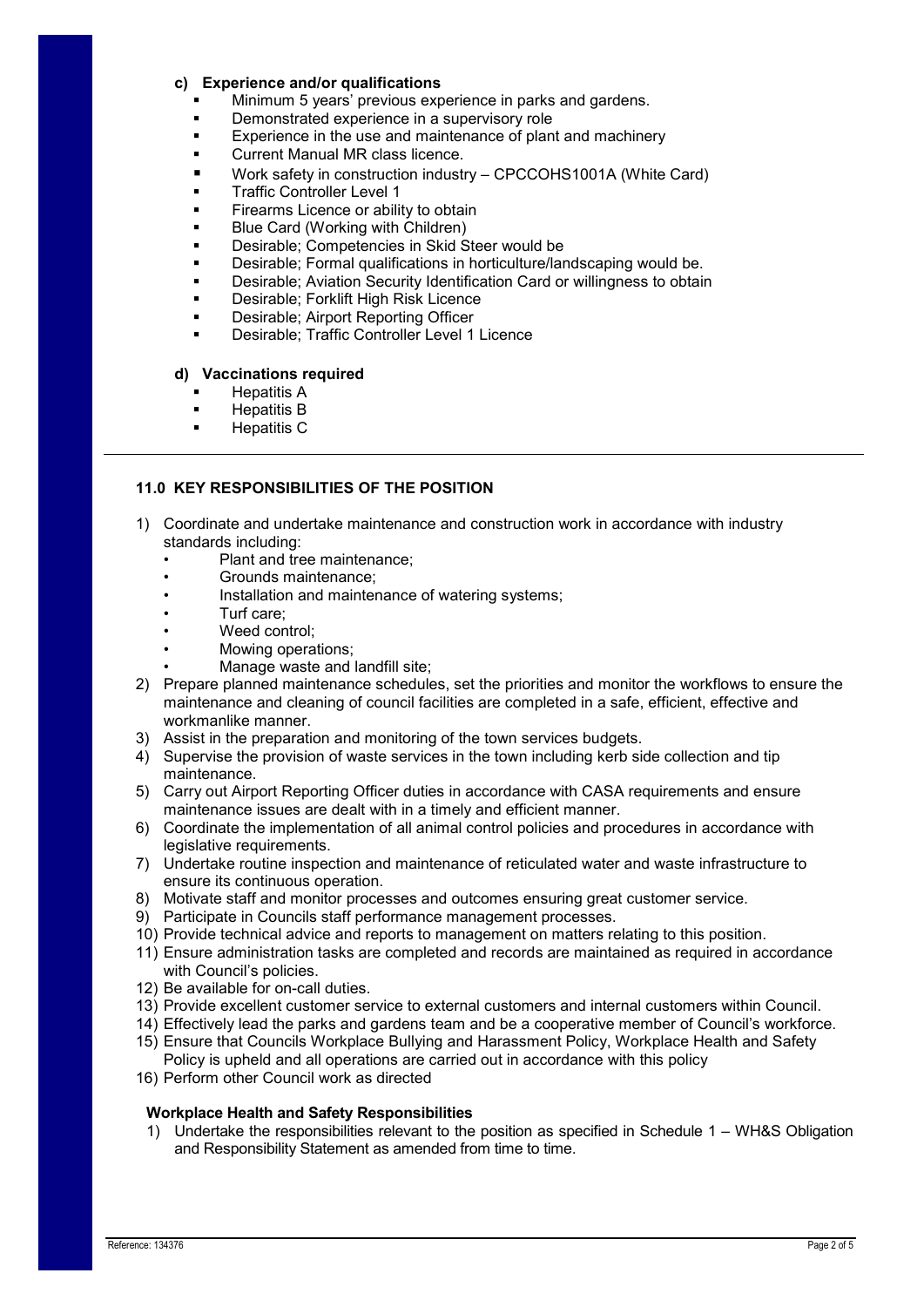Note: An employee may be directed to carry out such duties as are within the limits of the employee's skill, competence and training. All employees have a legal obligation and are required to observe Council policies and procedures in relation to Code of Conduct, Confidentiality, Anti-Discrimination, Equal Employment Opportunity; Workplace Health & Safety; Employee Welfare; the Environment and Service Delivery Standards. Employees must also fulfil all recordkeeping responsibilities in accordance with relevant Information Standards and associated guidelines.

## **12.0 KEY SELECTION CRITERIA**

- 1) Demonstrated experience and technical knowledge in horticulture and landscaping techniques.
- 2) Demonstrated ability in the use and maintain small plant such as mowers, brush cutters etc and operation of a Skid Steer.
- 3) Demonstrated problem solving skills, with the ability to solve both routine and complex problems.
- 4) Good leadership and coordination skills, with the ability to stimulate a high level of performance and foster teamwork across a varied and multidisciplinary workforce and achieve great customer service.
- 5) Sound oral and written communication skills with the ability to prepare succinct reports.
- 6) Proven time management, organisational, conflict resolution and negotiation skills to ensure timely delivery of outcomes.
- 7) Sound level of computer skills, including working knowledge of the MS Office Suite.
- 8) Demonstrated understanding of and commitment to WHS principles and practices.
- 9) Current Queensland MR class driver's licence.
- 10) Knowledge and experience in the operation of a regulated airport including Airport Reporting Officer duties

**Note:** As part of any recruitment for this position, Council may require the applicant to undertake a Criminal Records Check, Working with Children Check, Physical fitness/medical test, drug or alcohol test, relevant skill test, personality profile and/or psychometric testing prior to appointment. It is a condition of employment with DSC that all applicants agree to this requirement before appointment. Some positions require incumbent to undergo mandatory immunisation or provide medical documentary evidence of suitable immunisation as the work environment may involve exposure to areas identified as "at risk" work areas.

#### **13.0 PHYSICAL DEMAND CATEGORY**

| <b>SEDENTARY WORK</b>                   |                   |             |                                                              |                                                             |                                                            |                       |                       |                   |                           |        |             |  |  |  |
|-----------------------------------------|-------------------|-------------|--------------------------------------------------------------|-------------------------------------------------------------|------------------------------------------------------------|-----------------------|-----------------------|-------------------|---------------------------|--------|-------------|--|--|--|
|                                         | <b>Light Duty</b> |             |                                                              | Frequent lifting / carrying of objects weighing up to 5kgs. |                                                            |                       |                       |                   |                           | $\Box$ |             |  |  |  |
| <b>Work</b>                             |                   |             | Frequent lifting / carrying of objects weighing up to 10kgs. |                                                             |                                                            |                       |                       |                   | □                         |        |             |  |  |  |
| <b>Heavy Work</b>                       |                   |             |                                                              |                                                             | Frequent lifting / carrying of objects not exceeding 25kgs |                       |                       |                   | ⊠                         |        |             |  |  |  |
| <b>WORK ENVIRONMENT</b>                 |                   |             |                                                              |                                                             |                                                            |                       |                       |                   |                           |        |             |  |  |  |
| <b>ATTRIBUTE</b>                        |                   |             |                                                              |                                                             | <b>MANOEUVRE</b>                                           |                       | <b>FREQUENT</b>       | <b>OCCASIONAL</b> |                           |        | <b>NONE</b> |  |  |  |
| Chemicals<br><b>YES</b><br>X            |                   | П           | <b>NO</b>                                                    | <b>Bending</b>                                              |                                                            | $\boxtimes$           |                       |                   |                           |        |             |  |  |  |
| Cold<br><b>YES</b>                      |                   | $\boxtimes$ | <b>NO</b>                                                    | Squatting                                                   |                                                            | $\boxtimes$           | ┑                     |                   | $\Box$                    |        |             |  |  |  |
| Dampness<br><b>YES</b><br>П             |                   | $\boxtimes$ | Climbing<br><b>NO</b>                                        |                                                             |                                                            | Г                     |                       | $\boxtimes$       |                           |        |             |  |  |  |
| Fumes/gases                             |                   |             | <b>YES</b><br>⊠                                              | <b>NO</b>                                                   | Twisting                                                   |                       | Г                     | $\boxtimes$       |                           |        |             |  |  |  |
| Heat / Humidity                         |                   | ⊠           | <b>YES</b><br><b>NO</b>                                      |                                                             | Reaching                                                   |                       | П                     |                   | $\boxtimes$               |        |             |  |  |  |
| Heights                                 |                   |             | <b>YES</b><br>$\boxtimes$                                    | <b>NO</b>                                                   | <b>PLANT OPERATION</b>                                     |                       |                       |                   |                           |        |             |  |  |  |
| <b>Noises</b>                           |                   |             | <b>YES</b><br>$\boxtimes$                                    | <b>NO</b>                                                   | Maximum seat rating of 120kgs                              |                       |                       |                   |                           |        |             |  |  |  |
| <b>SPECIFIC ACTIONS REQUIRED</b>        |                   |             |                                                              |                                                             |                                                            | <b>AUDIO – VISUAL</b> |                       |                   | <b>REPETITIVE MOTIONS</b> |        |             |  |  |  |
| This job may include:<br><b>DEMANDS</b> |                   |             |                                                              |                                                             |                                                            |                       |                       |                   |                           |        |             |  |  |  |
| <b>Standing/Walking</b>                 |                   |             | <b>Sitting</b>                                               |                                                             | <b>Driving</b>                                             |                       | Hearing               |                   | <b>Foot Movement</b>      |        | П           |  |  |  |
| П                                       | None              | П           | None                                                         | П                                                           | None                                                       |                       | Depth Perception      | ┓                 | Fine Manipulation         |        | Г           |  |  |  |
| ٦                                       | Occasional        | ⊠           | Occasional                                                   | ⊠                                                           | Occasional                                                 |                       | Colour                |                   | Pushing/Pulling           |        | $\boxtimes$ |  |  |  |
|                                         |                   |             |                                                              |                                                             |                                                            |                       | <b>Discrimination</b> |                   |                           |        |             |  |  |  |
|                                         | $1-4$ hrs         | r.          | $1-4$ hrs<br>П                                               |                                                             | $1-4$ hrs                                                  | Peripheral Vision     |                       | П                 | <b>Finger Dexterity</b>   |        | Г           |  |  |  |
|                                         | $4-6$ hrs         | L           | $4-6$ hrs                                                    | $\Box$                                                      | $4-6$ hrs                                                  |                       |                       |                   | Simple Grasping           |        | ⊠           |  |  |  |
| $\boxtimes$                             | $6-8$ hrs         |             | $6-8$ hrs                                                    | $\Box$                                                      | $6-8$ hrs                                                  |                       |                       |                   |                           |        |             |  |  |  |

#### **14.0 ORGANISATIONAL RELATIONSHIPS / ACCOUNTABILITY**

Reports to: Strategic Services Coordinator

Internal Liaisons: All Council Departments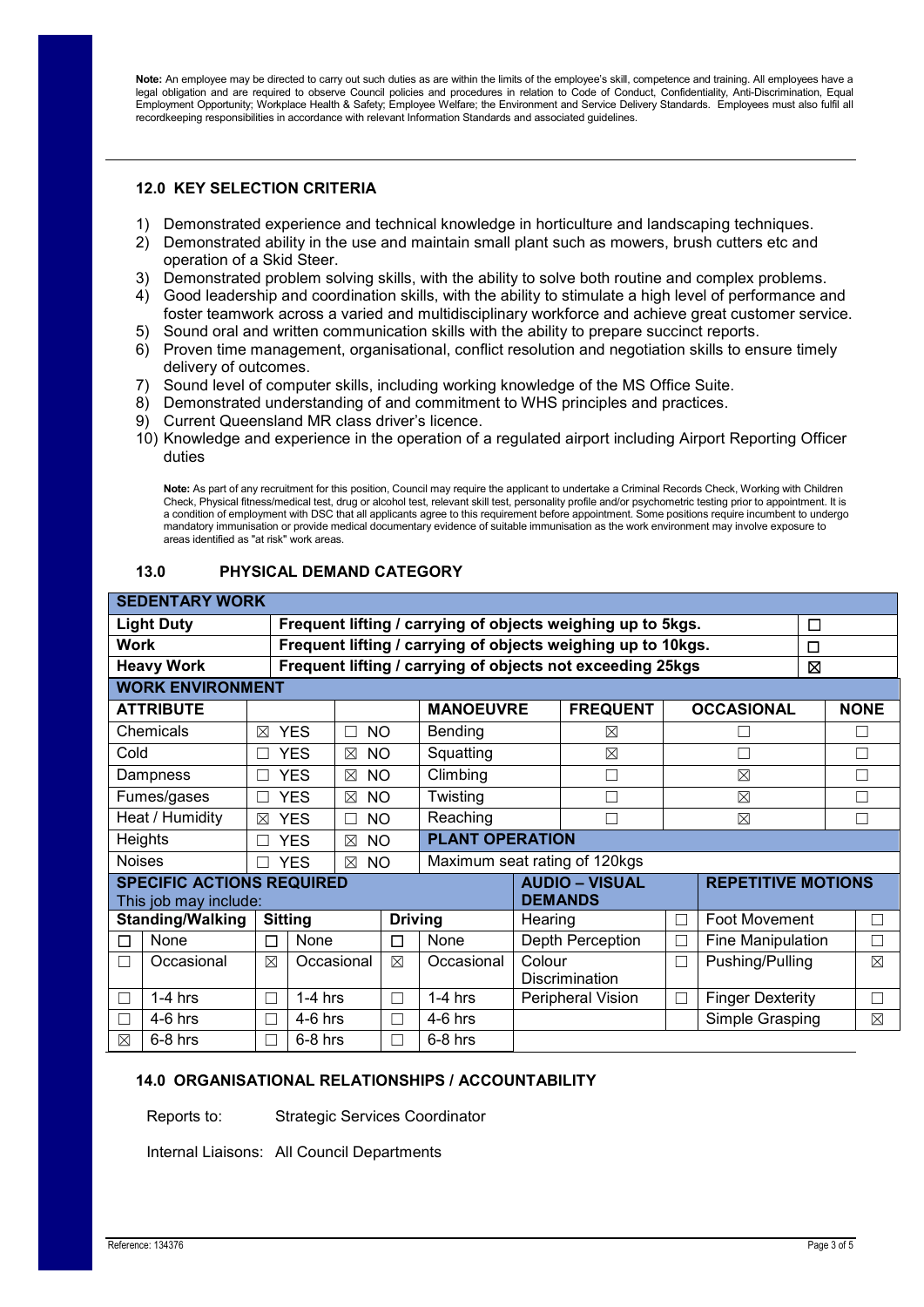External Liaisons: State and Local Government authorities as appropriate, suppliers and contractors, Councillors, community members/groups, and members of the general public.

## **15.0 EXTENT OF AUTHORITY**

As per Council's Delegation Register

## **16.0 APPROVALS**

- **Reviewed By:** Trevor Stewart Infrastructure Manager
- **Approved by:** Leon Love Chief Executive Officer

 $Signed:$ 

**Date:** \_\_\_\_/\_\_\_\_/\_\_\_\_